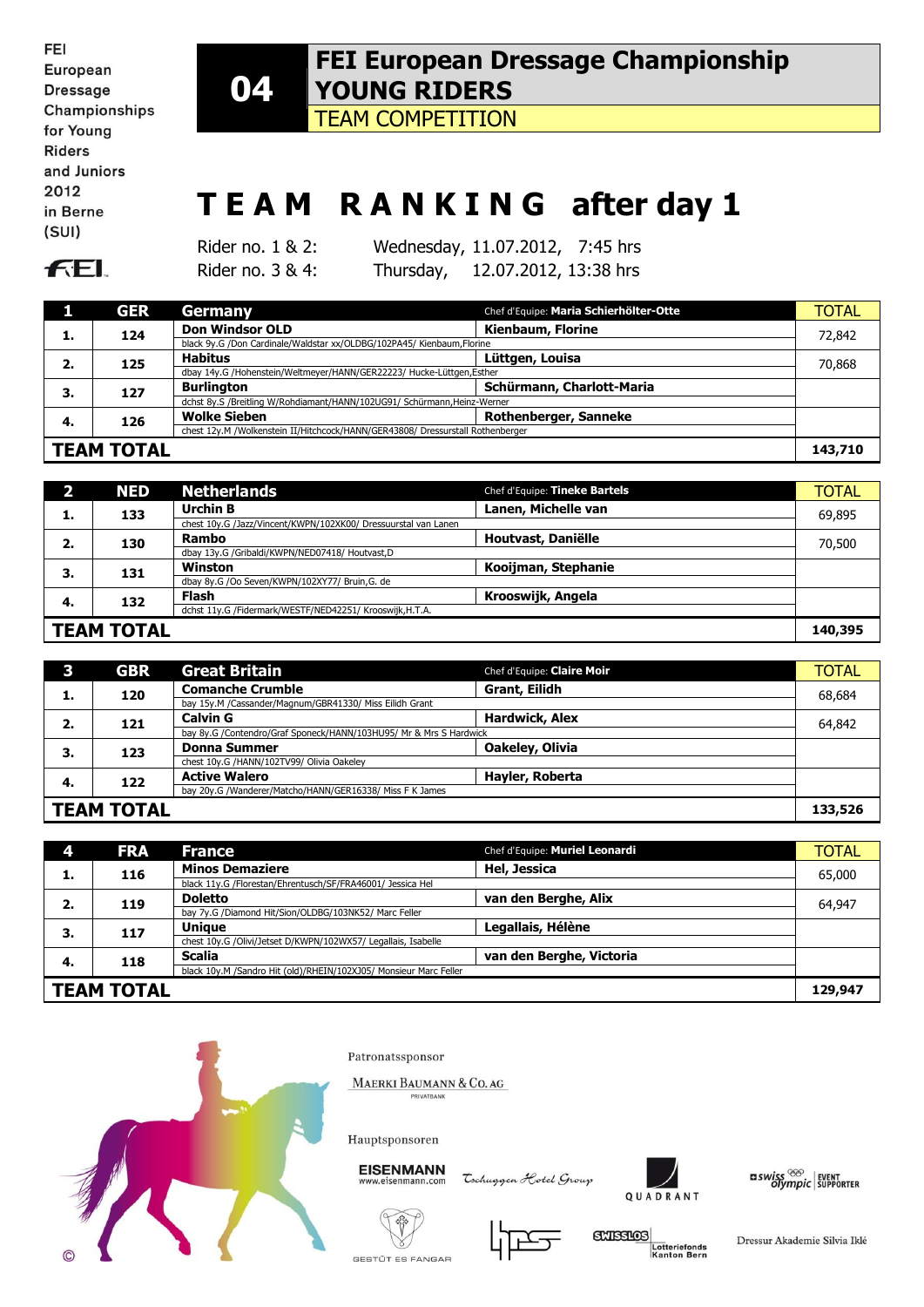## **04 - FEI European Dressage Championship YOUNG RIDERS – TEAM RANKING after day 1**

|                   | <b>SUI</b> | <b>Switzerland</b>                                             | Chef d'Equipe: Eva Senn                                             | <b>TOTAL</b> |
|-------------------|------------|----------------------------------------------------------------|---------------------------------------------------------------------|--------------|
| л.                | 146        | <b>Rubinario</b>                                               | Hartmann, Anthea                                                    | 64,921       |
|                   |            | dbay 10y.G /Rubin-Royal/Ramires/WESTF/102ME53/ Hartmann Anthea |                                                                     |              |
| 2.                | 145        | <b>Flint Star</b>                                              | Ackermann, Sabrina                                                  | 65,000       |
|                   |            |                                                                | chest 13y.G /Freudenprinz/Renoir I/WESTF/SUI41142/ Ackermann Monica |              |
| 3.                | 148        | <b>Popcorn II</b>                                              | Suter, Andrina                                                      |              |
|                   |            | bay 18y.G /Anduc/Flaneur/TRAK/102OE99/ Suter Andrina           |                                                                     |              |
| 4.                | $- - -$    | $--$                                                           | $- - -$                                                             |              |
|                   |            | $- - -$                                                        |                                                                     |              |
| <b>TEAM TOTAL</b> |            |                                                                | 129,921                                                             |              |

| 6                 | <b>DEN</b> | <b>Denmark</b>                                                                 | Chef d'Equipe: Isabella Holtze | <b>TOTAL</b> |
|-------------------|------------|--------------------------------------------------------------------------------|--------------------------------|--------------|
|                   | 110        | Rozo Soneca                                                                    | Kragekjaer, Andreas            | 68,763       |
| д.                |            | bay 9y.G /Blue Hors Romancier/Aleksander/DWB/103EL63/ Andreas Kragekjær        |                                |              |
| 2.                | 111        | <b>Rigoletto</b>                                                               | Lindberg, Rikke                | 60,368       |
|                   |            | bay 10y.G /Rubin Royal/Andros/BAW/102UC54/ Pernille Lindberg & Claus Bertelsen |                                |              |
| 3.                | 112        | Millibar                                                                       | Merrald, Nanna Skodborg        |              |
|                   |            | dbay 10y.G /Milan/Liberty Dane/DWB/102QB20/ Helle Merrald                      |                                |              |
| 4.                | 109        | <b>Atterupgaards Cassidy</b>                                                   | <b>Dufour, Cathrine</b>        |              |
|                   |            | chest 8y.G /Caprimond E.H./Donnerhall/DWB/DEN40739/ Brian Christensen          |                                |              |
| <b>TEAM TOTAL</b> |            |                                                                                | 129,131                        |              |

|    | <b>BEL</b>        | <b>Belgium</b>                                                            | Chef d'Equipe: Laurence van Doorslaer | <b>TOTAL</b> |
|----|-------------------|---------------------------------------------------------------------------|---------------------------------------|--------------|
|    | 105               | <b>Sir Cloud</b>                                                          | <b>Hoefnagels, Francesca</b>          | 61,816       |
| д. |                   | black 13y.S /Saint Cloud/Sion/BEL41501/ Franvesca Hoefnagels              |                                       |              |
| 2. | 107               | <b>Velvet Dream</b>                                                       | <b>Schepens, Carole</b>               | 66,000       |
|    |                   | bay 7y.M /Dream Of Heidelberg/Amsterdam/HOLST/102WN65/ Schepens Jean-Paul |                                       |              |
| 3. | 106               | <b>Ambaro Saturnus</b>                                                    | Roos, Laurence                        |              |
|    |                   | bay 12y.G /Montecristo/Balzflug/KWPN/102NO68/ Ambaro NV                   |                                       |              |
| 4. | 108               | <b>Sandiegobese</b>                                                       | <b>Waelkens, Tahnee</b>               |              |
|    |                   | bay 12y.G /Feliciano/Highline/KWPN/BEL43121/ Philippe Waelkens            |                                       |              |
|    | <b>TEAM TOTAL</b> |                                                                           |                                       | 127,816      |

| 8                 | <b>RUS</b> | <b>Russian Federation</b>                                    | Chef d'Equipe: Olga Soboleva | <b>TOTAL</b> |
|-------------------|------------|--------------------------------------------------------------|------------------------------|--------------|
|                   | 144        | <b>Ruben</b>                                                 | Troshenkova, Elizaveta       | 62,263       |
|                   |            | bay 12y.G /Rubinstein/OLDBG/102VV94/ Zakharova,Diana         |                              |              |
| 2.                | 143        | <b>Golden Fire</b>                                           | Egay, Maria                  | 64,816       |
|                   |            | chest 12y.S /Zinders/BUDJ/RUS40139/ Mrs.Irina Eqay           |                              |              |
| 3.                | ---        | $--$                                                         | $- - -$                      |              |
|                   |            | $- - -$                                                      |                              |              |
| -4.               | 141        | <b>Kleppenhus Seabiscuit</b>                                 | Afanasieva, Polina           |              |
|                   |            | dbay 7y.G /Sandro Hit/Davignon/DWB/103MI73/ Aristov, Nikolay |                              |              |
| <b>TEAM TOTAL</b> |            |                                                              | 127,079                      |              |

| 9                 | AUT | Austria                                                            | Chef d'Equipe: Diana Wünschek | <b>TOTAL</b> |
|-------------------|-----|--------------------------------------------------------------------|-------------------------------|--------------|
|                   | 104 | <b>Valenta's Fabian</b>                                            | Valenta, Karoline             | 65,289       |
| л.                |     | grey 13y.G /Fabriano/Goldstern/HANN/102QD48/ Karoline Valenta      |                               |              |
| 2.                | 103 | <b>Donaublick</b>                                                  | Svehla, Tatjana               | 61,316       |
|                   |     | dchst 8y.G /Don Vino/Brentano II/HANN/103AF49/ Ingrid Svehla       |                               |              |
| З.                | 101 | <b>Alassio's Boy</b>                                               | Fries, Franziska              |              |
|                   |     | bay 9y.S /Alassio/Heraldik xx/BAY/102TV22/ Dr. Rudolf Fries        |                               |              |
| 4.                | 102 | <b>Gino 333</b>                                                    | Pointinger, Lea-Elisabeth     |              |
|                   |     | chest 14y.G /Gardez/Adlerfarn II/102QU24/ Lea-Elisabeth Pointinger |                               |              |
| <b>TEAM TOTAL</b> |     |                                                                    | 126,605                       |              |

| 10                | <b>SWE</b> | <b>Sweden</b>                                                                       | Chef d'Equipe: Tina Due Boje | <b>TOTAL</b> |
|-------------------|------------|-------------------------------------------------------------------------------------|------------------------------|--------------|
| ı.                | 150        | <b>Chock</b>                                                                        | <b>Hielm, Elisabeth</b>      | 57,184       |
|                   |            | dchst 8y.G /Chapman/Master/SWB/103FV12/ Stall Chalima AB                            |                              |              |
| 2.                | 152        | <b>Go Dutch III</b>                                                                 | Nilsson, Sanna               | 64,658       |
|                   |            | bay 12y.S /Gracieux (old)/Larinero (hoist)/OLDBG/GBR12876/ Sanna Nilsson            |                              |              |
| 3.                | 151        | Dawson 5                                                                            | <b>Melin, Tove</b>           |              |
|                   |            | dbay 11y.G /Dark Rubin/Akzent II/OLDBG/GER44458/ Kemper, Ernst u. Schultmann, Hild. |                              |              |
| 4.                | 149        | Donna Romma                                                                         | Aspnäs, Elin                 |              |
|                   |            | black 8y.M /Don Frederico/Warkant/HANN/102YN99/ Mats Aspnäs                         |                              |              |
| <b>TEAM TOTAL</b> |            |                                                                                     | 121,842                      |              |